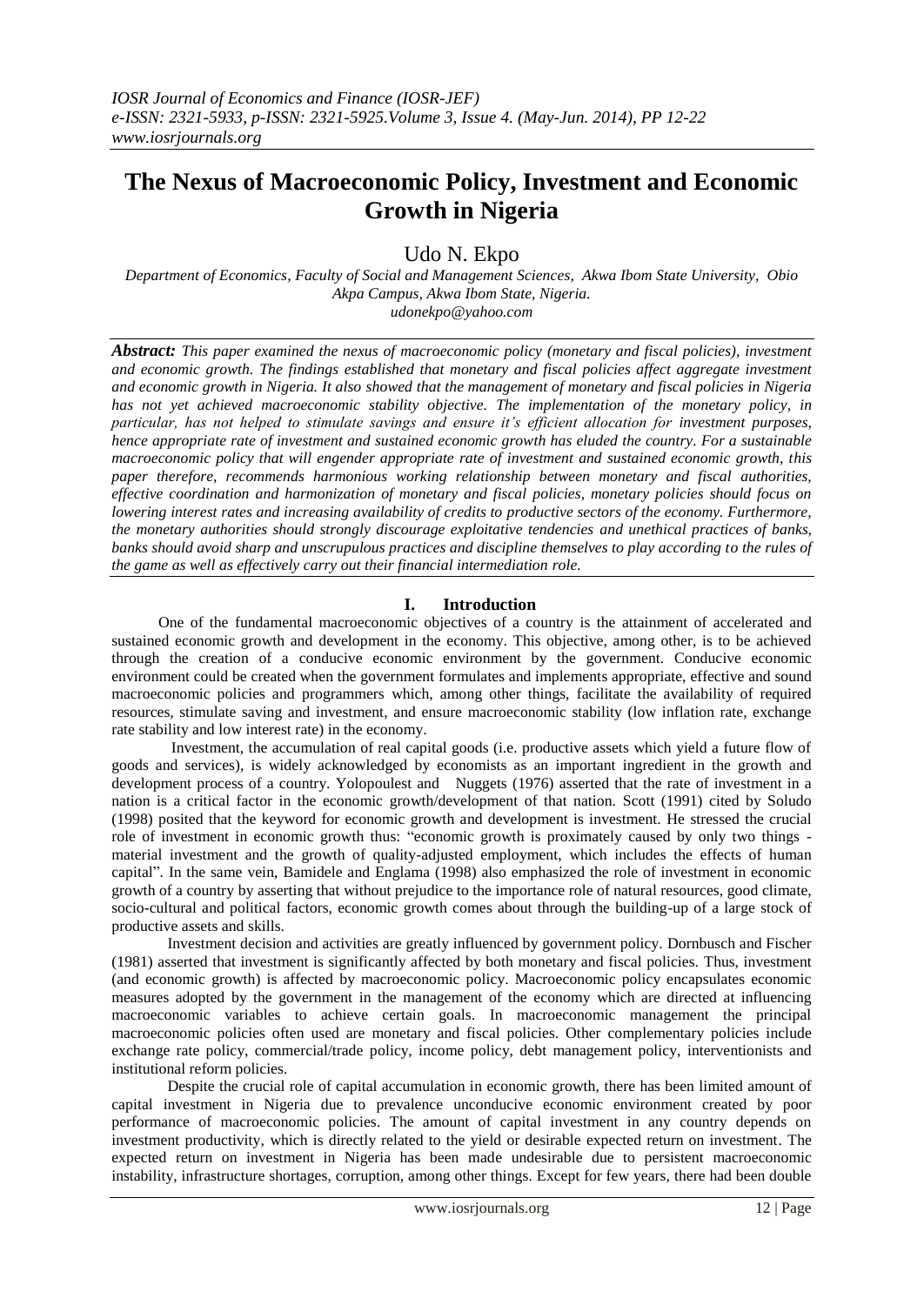digits inflation rate, high lending rates, low saving deposit rates and high foreign exchange rates. For instance, inflation rate rose to the peak of 72.8% in 1995 before declining to 18.9% in 2001 and 20.2% in 2005. The maximum leading rate was 36.09% in 1993 and 30.19% in 2002. The exchange rate increased from N0.98 to US \$1 in 1986 to  $\text{\#}133.50$  to US \$1 in 2004. Basic infrastructures are in short supply in the country. For example, the road networks in the country had been in various stages of disrepair. Electricity supply, for many years, had been in deplorable state with power outages, rationing and load shedding becoming very frequent thereby compelling electricity users (households, business firms and government establishments) into private electricity production by installing their individual"s electric power generating units at a very high cost to provide their own electricity in part or in whole.

This study was initiated to examine the nexus of macroeconomic policies (particularly monetary and fiscal policies), investment profile and economic growth in Nigeria with the aim of proffering a sustainable macroeconomic policy that would engender appropriate rate of investment and sustained growth. The rest of the paper is organized as follows: Section 2 presents the conceptual framework and empirical evidences. Nigeria"s macroeconomic policies performance is examined in section 3. In section 4 there is Nigeria"s aggregate investment and economic growth rate. Section 5 concludes the paper.

#### **II. Conceptual Framework**

Measured by the percentage change in per capita real income or output, economic growth occurs in an economy when there is a sustained annual increase in the amount of real goods and services produced for it"s citizen"s consumption and investment. Kindlebeger (1965) stressed that economic growth involves not only more output derived from greater amounts of inputs but also greater efficiency (that is an increase in output per unit of input). The quantity of goods and services produced in the country depends on the productive capacity of the economy. Hence, economic growth can also be described in terms of the expansion of a nation"s productive capacity. The productive capacity of an economy depends basically on the quantity and quality of it's resources as well as its level of technological attainment. Thus, it entails expanding the quantity and improving the quality of a country"s resources as well as its level of technology to produce more goods and services for its people. It involves increase in the economy"s potential for production as well as the ability to utilize the expanded productive capacity efficiently. Economic growth, therefore, can be described as a sustained quantitative increase is country's per capita output (or income) accompanied by expansion in it's labour force, consumption, volume of trade and increase in level of technology (Peterson, 1978).

Investment is that part of national income or expenditure expended on the acquisition of real capital goods. Generally conceptualized in terms of capital formation (that is increase in capital stock), investment is the process of incremental change in capital stock whereby economic agents (individuals, firms and government) set asides part of it"s resources to create material and human capital so as to enhance future stream of earnings, increases productivity and efficiency, and improve the living standard of the people (Fakiyesi, 1998). It is an addition to the stock of capital goods in existence. Symbolically, investment in a given period, can be represented as

 $\mathbf{I}_t$  $\begin{array}{lcl} I_t &=& K_t - K_{t-1} \end{array}$ 

Where  $I_t =$  Investment in the current period.

 $K_t$  = Capital stock at the end of the current period

 $K_{t-1}$  = Capital stock existing at the end of last period

Investment involves accumulation of real capital goods (i.e. productive assets) such as the establishment of plants, acquisition of machinery, equipment and tools, provision of qualitative education and adequate health care facilities, construction of new factory, houses, public works like dams, roads, and buildings. It is the means by which changes in the real capital stock of a nation are brought about thereby adding to the country"s productive capacity.

Investment expenditure is categorized into gross and net investment. While gross investment is the total investment expenditure expended by economic agents or economy on new capital goods in a year, net investment is gross investment minus replacement investment. Replacement investment is investment made for replacement of capital goods lost due to wear, tear and obsolescence. Net investment is, therefore, the actual addition to existing capital stock in a year. Hence productive assets of a country increases (and by implication the productive capacity of the economy expands) when gross investment exceeds replacement investment. According to Oshikoya (1994), in Africa, the minimum investment needed to replace depreciated capital is estimated at 13% of GDP.

In an economy, the government and the firms are two major economic agents that are involved in investment. Domestic investment, therefore, comprises private and public investment. Private investment, which can as well be categorized into domestic private investment and foreign direct investment, is investment in physical capitals. It deals with investment by firms. According to Soludo (1998), private investment is classified into business fixed capital goods like new machinery and equipments, new factories and offices, investing in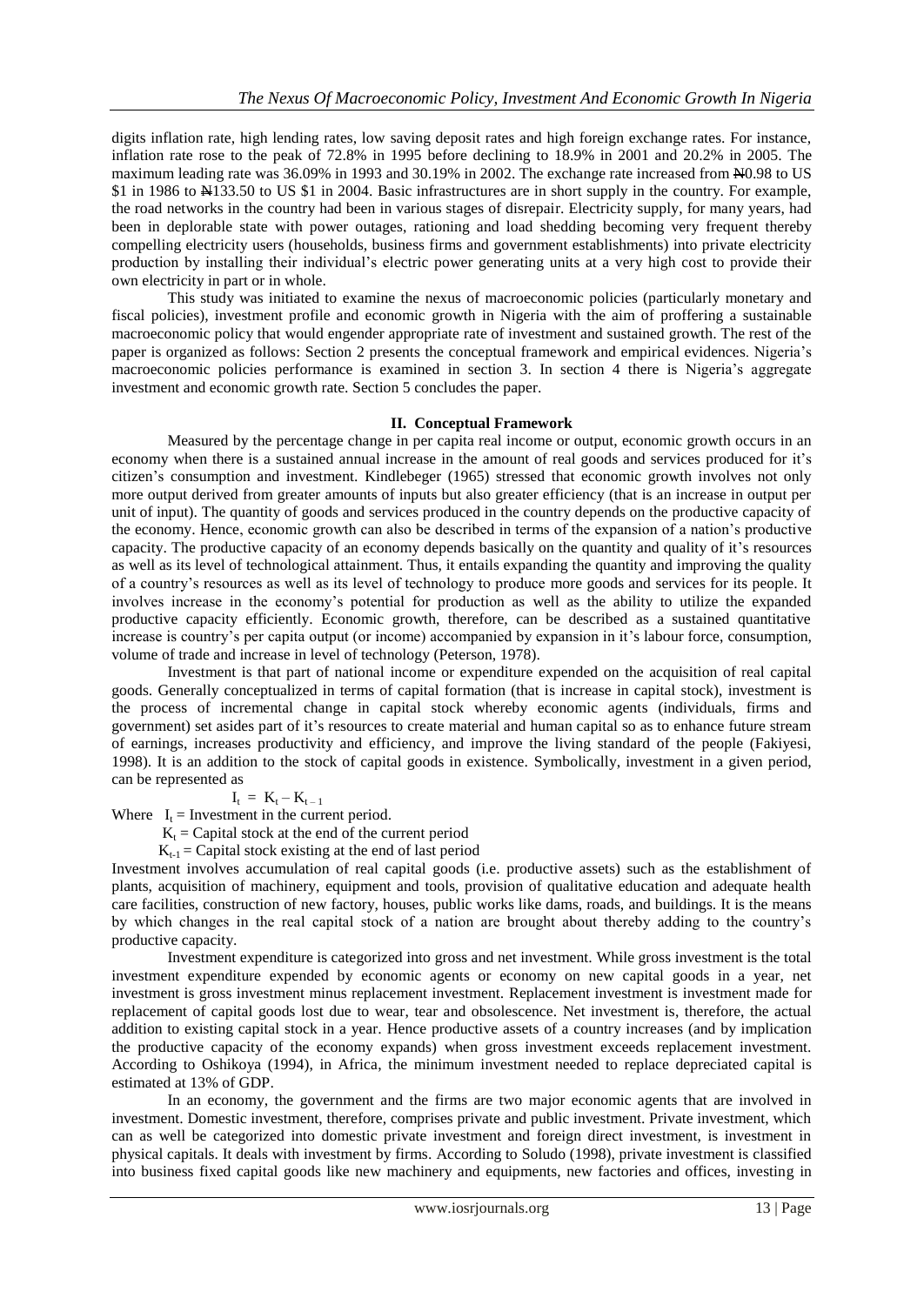new techniques and product with the aim of improving the quality of the firm output; and working capital such as stock of raw materials, cash and inventories. Public investment, on the other hand, is investment undertaken by the government. It includes all investments in the provision of social and economic "Overhead Capital" which Development Economists denote as infrastructure. It constitutes capital stock and services which could be considered as basic inputs requirement for proper functioning of economy; without which primary, secondary and tertiary production activities cannot function effectively. In it"s widest sense, it includes all public services from law and order through education and public health to roads, railways, communication, electricity supply and water supply as well as such agricultural overhead capital as irrigation and drainage systems (Jerome, 1999).

Macroeconomic policy involves the use of a number of policy instruments over time to manipulate or systematically control key economic aggregates such as national income, employment, general price level and the balance of payments, for the purpose of combating pressing economic problems of the society and achieving broad microeconomic and macroeconomic objectives. The macroeconomic problems which macroeconomic policy is set to tackle are unemployment, price instability, low rate of economic growth, income inequality and balance of payment deficit. The long-run goals of macroeconomic policy, therefore, include full employment (low level of unemployment), reasonable price stability, sustained economic growth, balance of payment equilibrium otherwise referred to as internal and external balance. Ekpo (2003) posits that in developing countries, Nigeria inclusive, other important macroeconomic goals include proper and efficient debt management, equitable distribution of income, elimination of economic dualism (promotion of rural development and provision of basic needs (food, shelter, clothing, and education)). These are economic indicators upon which investor's confidence, expectations and decisions on whether to invest or not are based. These macroeconomic variables could as well be regarded as the economic fundamentals or preconditions that must be fulfilled without which investment may not take place and economic growth will elude a country.

This study is particularly interested in monetary and fiscal policies.Monetary policy is a package of actions designed to influence the level and growth of money supply as well as the cost of credit (that is interest rate) in the economy in line with the expected level of economic activity to attain macroeconomic goals of growth and development (Oresotu, 1993; Bamidele and Englama, 1998) On the other hand, fiscal policy is the discretionary changes in the level, composition and timing of government expenditure and taxation.

## **III. Empirical Evidences**

In the theories of economic growth (and development), it has been demonstrated that economic growth is absolutely necessary if the economy is to avoid a growing volume of unemployment of both labour and other economic resources. A major determinant of the level, structure and rate of economic growth, in any economy, is investment. (capital formation). Investment determines the rate of accumulation of physical capital, hence is a crucial ingredient in the growth of productive capacity of the economy. In addition to increasing the productive capacity of the economy through addition to capital stock, investment raises the income of the people, boosts the aggregate demand in the economy and consequently, engenders economic growth. In the long-run, investment helps to increase productivity and competitiveness of a country. Studies on the relationship between investment and economic growth show that there exists a strong correlation between them (Ahuja, 2011). By implication, high rate of growth is likely to be achieved in economies which employ large portion of GDP in investment while low growth rate are experienced in countries which allocate small part of their GDP to investment.

Economic growth models support the important role of investment in economic growth. They accept that the rate of growth of the economy is determined by the accumulation of physical capital and human capital, the efficiency of resources use and the ability to acquire and apply modern technology (Soludo, 1998). While the old growth theories emphasis is on investment in physical capital only; the endogenous (new) growth models enlarge the scope to include physical capital; human capital, intangible capital such as knowledge and other things that yield quality enhancements to inputs and output from within the system. Harrod-Domar model, based on classical theory, gives premium to physical capital stock (investment) as engine of economic growth. It stresses that GDP growth is proportional to the share of investment spending in GDP. The conventional "neoclassical" growth theory as modeled by Solow (1956) holds the view that growth takes place as a result of the accumulation of physical capital and expansion of the labour force, in conjunction with "exogenous" factor, technological progress that makes physical capital and labour more productive. To them government policy can not affect economic growth except temporarily during the transition of economies to their steady state. In the new (endogenous) growth theory (Romer, 1990; Lucas, 1988), what causes economic growth in both the shortrun and long-run are not exogenous factors, but "endogenous" ones, which are assumed to be related to the knowledge and behaviour of the people responsible for the accumulation for physical capital. Jhingan (2010) posits that the new growth models emphasis technical progress which takes place as a result of the rate of investment, the size of capital stock and the stock of human capital. Asides incorporating human capital as an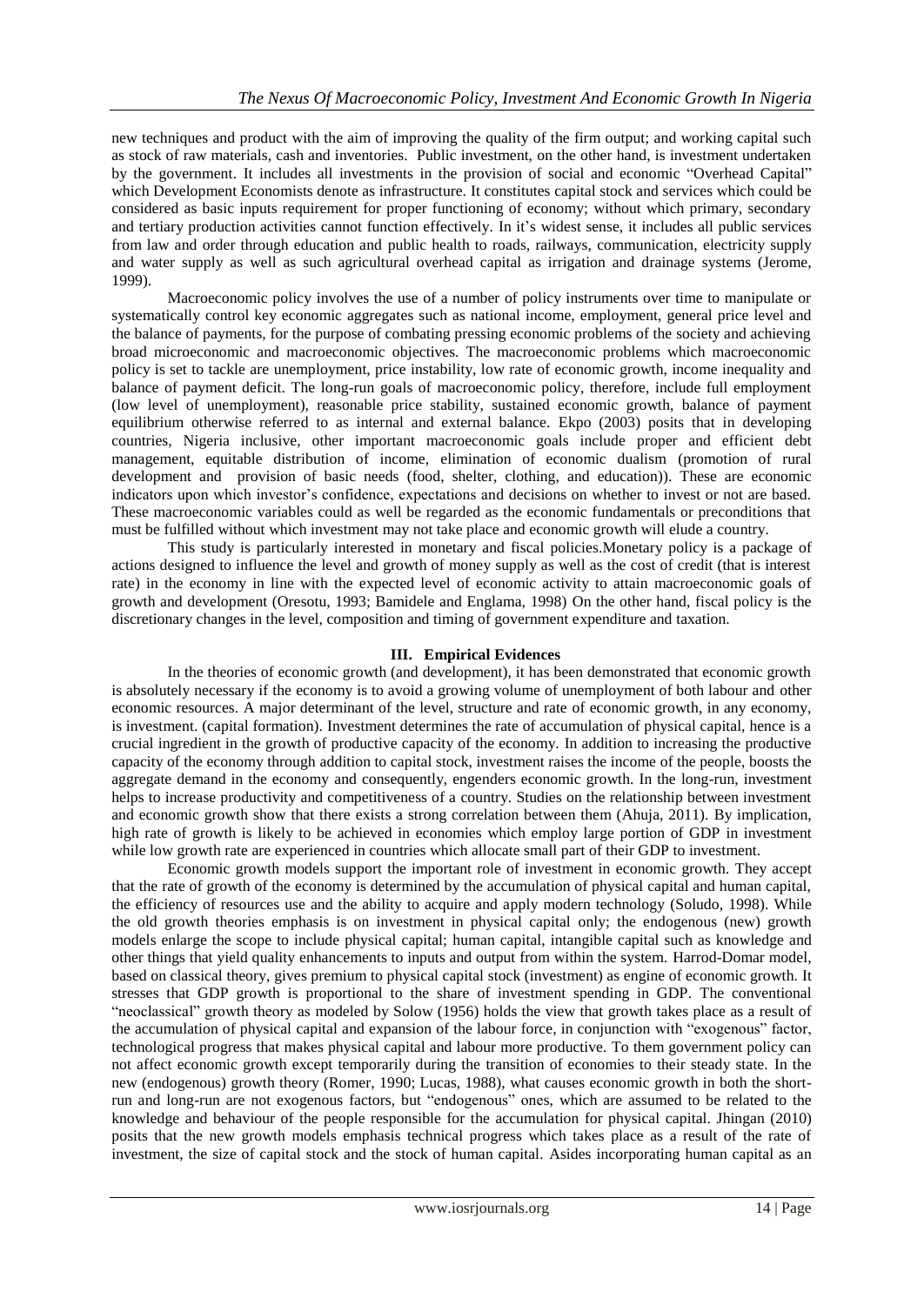endogenous part of the growth ingredients, the new growth theory provides room for the role of other factors, particularly the effect of government policy, in explaining the growth process. .

In developed and developing economies, Nigeria inclusive, empirical studies have shown significant contribution of different types/categories of investment to economic growth (Aschauer, 1989; Stightz, 1996; Iyoha, 1998; Bamidele and Englama, 1998; Obaseki and Onwiduokit, 1998). While private investment is widely regarded as engine of "economic growth", public investment especially investment in infrastructure is described as "growth inducing" investment. It has also been established that it is all investments that matters for growth. Physical investment (whether public investment in infrastructure or private investment by firms) adds to the stock of physical capital. Investment in education and research and development (R&D) accumulates into a stock of human capital. The different types of investment are symbiotic with one reinforcing the other.

Stightz (1996) carried out a study based on case studies, econometric data and economic theory to investigate the policies and other factors which contributes to rapid growth of eight East Asian economies often referred to as the "East Assian Miracles". He asserted that investment in physical capital, human capital and infrastructure (both physical and institutional) help to increase the rate of return on private investment and thereby promote growth. Oshikoya et al (2002) viewed public infrastructure as the "wheels" of economic activity since it"s availability provides conducive environment for productive activities to take place and facilitates the generation of economic growth in a country. Thus, economic growth is positively or negatively impacted by the character and state of a country"s infrastructure.

Aschauer (1989) asserted that the stock of public infrastructure capital is indeed a significant determinant of total factor productivity growth. He examines the impact of public investment in infrastructure on economic growth by estimating aggregate production function using US time series data. The results revealed a striking relationship between the US productivity slowdown and the decline in the rate of growth of public capital stock. It shows large contribution of public infrastructure to output which was between two to five times as high as for private investments capital, and that the accumulation of public capital has a sizeable positive effect on private investment. This suggests that an aggressive and appropriate public investment strategy in infrastructure can enhance private investment and facilitates economic growth.

Ekpo (1999) examined the relationship between public expenditures and economic growth via links with private investment in Nigeria. The result of that study shows that government expenditures on infrastructure complement and stimulate private initiatives, in aggregate terms public sector investment crowdsin private investment. He maintains that the quality of government investment is important for ensuring the efficiency of the private sector.

Following from the above, aggregate investment in the economy is greatly influenced by macroeconomic policy of the government. The theories of investment as shown in the works of Dailamu and Walton (1989) and Green and Villanueva (1991) also demonstrate that investment is significantly affected by macroeconomic policy. They asserted that investment (particularly private investment) is affected by such factors as macroeconomic instability, macroeconomic policy (monetary, fiscal and exchange rate), uncertainty and irreversibility, and credibility of policy reform. It has been observed that macroeconomic policies adjudged to be consistent and good by potential investors have a stimulating effect on investment because they facilitate long-term planning investment decision and activities, and encourage private capital accumulation (Hadjimicheal et al, 1995). Good and coherent macroeconomic policies are those policies that facilitate improvement in saving, buoyant local business climate (including tax policies), low cost of production in countries competing for foreign investment, availability of high skill labour and high quality infrastructure. The absence of a coherent macroeconomic policy creates an atmosphere of uncertainty in the economy which forces economic agents to "postpone" investment and, thus reduce the level of investment and economic growth.

Monetary and fiscal policies instruments affect investment and economic growth indirectly through their effects on macroeconomic variables. Such macroeconomic policy variables as shown in empirical studies including that of Fisher (1993) include the rate of inflation, exchange rate, interest rate, budget deficit, money supply (narrow money,  $M_1$  and broad money,  $M_2$ ), public expenditure and receipts (taxation), public debt (domestic and external debts), debt service ratio and credits to the economy (credits to private and public sectors). These variables strongly affect the rate of saving and investment and, consequently economic growth. For instance, Mckinnon (1973) has shown that interest rate determines investment. The rate of interest affects both the willingness to save and the demand for investment. Agu (1988) examined the determinants and structure of real interest rate in Nigeria between 1970- 1985 and found a negative effect of low real interest rate on saving and investment. In developing countries, Nigeria inclusive, a high rate of inflation has been found to have negative impact on investment, especially, private investment (Oshikoya, 1994). The consequences of budget deficit depend on how the deficit is financed and what the deficit is spent on (Ekpo et al, 2011). However, excessive reliance on any of the financing methods has it's own dangers and is likely to affect macroeconomic stability. According to Easterly and Hebbel (1997) public deficit financing can be through money financing, domestic debt financing and external debt financing. Money creation leads to high inflation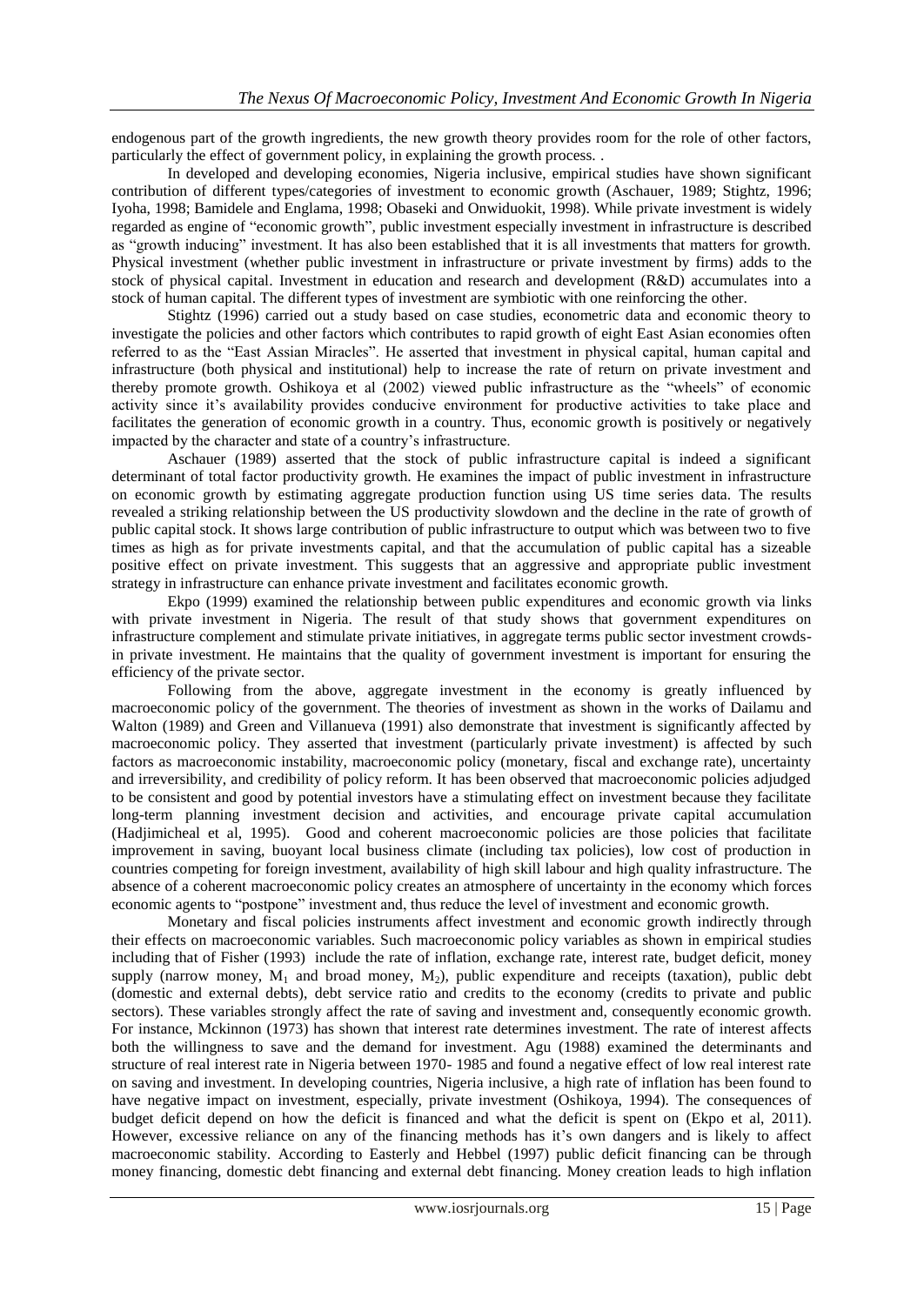rate which has been found to be inimical to private investment in developing countries including Nigeria. Domestic borrowing crowds-out private investment through high interest rate and reduction in loanable fund available for private sector to borrow. External borrowing may results in current account deficit and real exchange rate appreciation, balance of payment crisis or external debt crisis.

High external debt stock and debt servicing burden have dampening effect on investment. The existence of high external debt and debt service burden affect investment mainly through the "debt overhang effect, the crowding out effect and credit rationing (Iyoha, 1997; Greene and Villanueva, 1991). The debt overhang effect refers to a situation in which a high debt burden discourages private investment since the accumulated debt stock is view as a tax on future income and production. In the case of "crowding-out" effect, high external debt results in a situation where the resource which could have been used for investment in a country is diverted to service foreign debt. Credit rationing refers to a situation in which high indebted country find it difficult to obtain loan in international capital markets and this lead to reduction in investment.

Reduction in economic instability, stimulation of employment and income and output, and long-term economic growth could be achieved through variation in government spending and taxes. Depending on what the government wants to achieved, time-to-time variation in government spending could produce stimulating or restraining effects on economic activities. Taxes reduction helps to stimulate the economy while taxes increase produces restraining effects. For example, reduction in taxes leaves more money in the hands of the people and businesses for consumption and saving. As consumption and saving increased, investment and output of the economy expand leading to more employment and income, and eventually economic growth.

In Nigeria, especially from the late 1980s through 1990s, low level of investment and investment uncertainty experienced are attributed to high and unpredictable inflation and price variability, uncertain demand, fluctuating real output; exchange rate variability; interest rate volatility; foreign debt burden; macroeconomic instability arising from external shocks, incomplete credibility of policy reform, and sociopolitical instability, in addition to traditional determinants of investment. Iyoha (1998), using data for the 1970- 94 period to study the determinants of aggregate investment in Nigeria, found that foreign exchange premium, external debt-to-income ratio, inflation rate, output volatility and uncertainty, and increase in uncertainty and external debt have undoubtedly played a critical role in depressing investment in Nigeria.

## **IV. Macroeconomic Policy Performance in Nigeria (1970-2006)**

**Monetary Policy:** Monetary policy is concerned with the availability, cost and direction of credit in the economy. It involves changing the volume of money supply (increasing or decreasing) from time to time with the expectation that such changes will influence total spending and aggregate demand in the economy thereby promote stable prices, stimulate investment, output and employment and support the external equilibrium. The primary objectives of monetary policy is to ensure that over time, the expansion in money and credit will be adequate for the long-term need for the growing economy at stable prices. However, in the short run, other objectives include combating inflationary pressures, restoring and sustaining balance of payments, maintaining a stable exchange rate at internationally competitive level and ensuring stability in the money market. Monetary policy also aimed at removing obstacles to the growth of savings and it"s efficient allocation for investment. The decisions on the size of national credit and it's distribution between the public and private sectors are made through monetary policy. Nigeria"s monetary policy objectives include achievement of domestic price and exchange rate stability, maintenance of healthy balance of payments position, development of a sound financial system and, promotion of rapid and sustainable rate of economic growth and development (Sanusi, 2001).

Oyejide (2002) posited that monetary policy strategies are basically of three types – monetary targeting, exchange-rate targeting and inflation targeting. Nigeria"s monetary policy has been anchored on a monetary targeting framework and price stability (Nnanna, 2002). Nnanna further maintained that in line with global development, more emphasis is placed on price stability because other objectives of economic policy are easily derived from the maintenance of macroeconomic stability and also due to empirical evidence and general consensus that domestic price volatility undermines the value of money as a store of value and frustrates investment and growth. Monetary targeting involves targeting money supply. During the regulated regime, narrow money  $(M_1)$  was the measure of money supply of primary concern while in the deregulation period, broad money  $(M_2)$  constitutes the primary focus. Since monetary policy actions influence the economy through both availability of credit and its price (interest rate), the task of monetary authorities in Nigeria had been to ensure adequate liquidity at an optimum cost by influencing interest rates appropriately, and this is in line with government"s objective of macroeconomic stability which is a precondition for investment, growth and development.

In Nigeria, two regimes of monetary policy - the direct (non-market) approach and indirect (market) approach have so far been implemented. The direct approach to monetary control involves the fixing of quantitative ceiling on bank credits expansion, administratively fixing of interest rate and taking actions to ensure banks compliance while the indirect approach involves the use of market based instruments to effect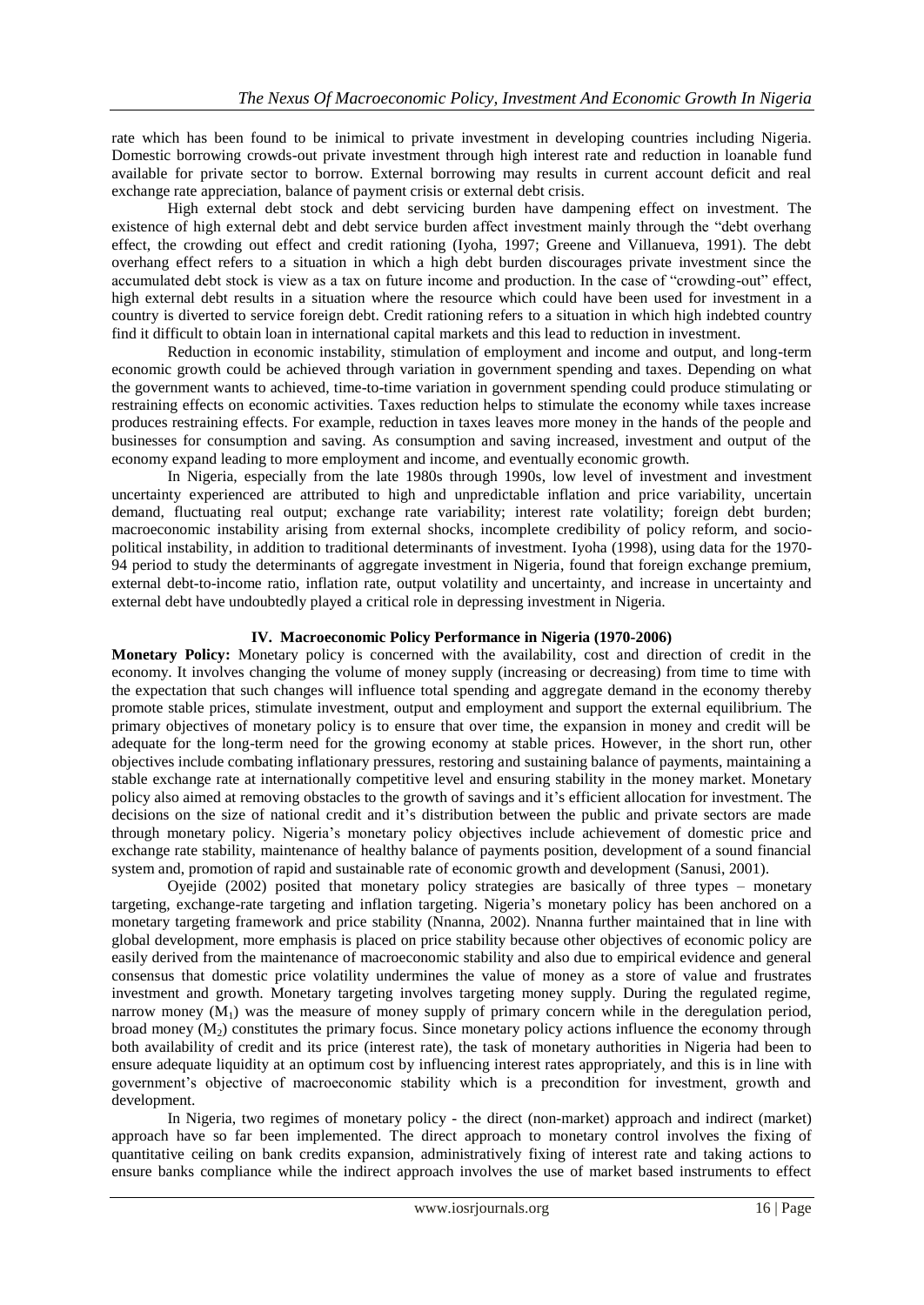changes in the availability and cost of credit (Oresotu, 1991). Between 1960 and 1986, Nigeria relied on the direct control regime using instruments such as cash reserve requirement, selective credit controls, fixing of credit ceilings, imposition of special deposits, direct regulation of exchange rate and interest rates to control key monetary aggregates. The choice of direct control was predicated on Nigeria"s underdeveloped financial market and the expanding public sector role as a result of increased revenue from the oil sector. There was also need to administratively managed interest rates, credit ceiling and exchange rate so as to influence the growth of domestic credit in the economy as well as ensure that credit is made available to productive sectors of the economy at lower interest rate to enhance economic growth. The 'preferred' sectors, about 18 in number in the early 1970s and reduced to about 4 in 1986 included agriculture, manufacturing, real estate and construction, mining and quarrying, transport and communication. The interest rate charged on the "preferred" sectors was lower than the market rate and the credit ceiling of banks to the "preferred" sectors was fixed at 30-40% of the total loans and advances in the early 1980s but later reduced to 7% in1985.

During the control regime period, especially up to 1982, greater percentage of credit to the economy went to productive sector. For instance, as shown in Table 1, in 1980, 1981 and 1982, credits to private sector were about 66.7%, 59.7% and 52.1% respectively. The flow of credit in the economy had a positive influence on investment, output and domestic price level then. However, in general, monetary management under non-market based regime was inefficient and had many drawbacks. Government controls on nominal interest rates, credit ceiling and exchange rates was counterproductive. It resulted in distortion in prices and monetary instabilities. The administered low interest rate policy in the presence of high inflation rates created an environment of "financial repression". Financial repression refers to the difference between interest rates and inflation rates. It heightened demand for cheap credit, inhibited saving and stimulated current consumption, make banking industry less competitive and inefficient in mobilization and distribution of financial resources, produced a damaging scope for corruption, encouraged inefficient investment and unproductive or non-performing loan.

Following the deregulation of the Nigerian economy and subsequent introduction of a market driven policy, the Structural Adjustment Programme (SAP) in July, 1986 with the aim of reducing the average deficit/GDP ratio to 3.0% in the short-run, eliminating prices distortion, reduce public sector role, promote nonoil sector and eventually achieve fiscal balance, there was a shift to the indirect monetary control (market-based) approach. This approach involves the use of market-based instruments like reserve requirements, discount rate, and open market operations (OMO) to effect a change in the availability and cost of credit in the economy. Other measures adopted included prudent guidelines, reintroduction of stabilization securities, improvement of the regulatory environment, upward review of the minimum paid-up capital of all deposit-taking banks and establishment of discount houses for the conduct of OMO. The cash reserves requirements were raised from 2.0% to 6.0% and the liquidity ratio fixed at 25% since 1960 was revised upward to 30% in 1986. The exchange rate and interest rate were liberalized to be determined by the forces of demand and supply.

The introduction of market-based approach came with it"s challenges. There was a drastic increase in the number of banks and waves of banks distress. From fourty (40) in 1986, the number of banks increased to one hundred and twenty (120) in 1993 while bank"s assets (total claims or lending to public and private sector) to GDP ratio was only 17%, one of the lowest in the world. This stirred up intense competition among banks leading to greater risk-taking and consequently insolvency, increased wave of bank"s distress and failures in the 1990"s and early 2000"s. Pat and James (2011) reported that the number of distressed banks were eight (8) in 1991, sixteen (16) in 1992, thirty–eight (38) in 1993, fifty five (55) in 1994 and sixty (60) in 1996. Also, Gunu (2009) reported that between 1994 and 2003 about thirty six (36) banks in the country were closed as a result of insolvency. Bassey (2012) report shows that in 1998 alone about twenty six (26) banks were closed due to insolvency. To curb bank distress, recapitalization and consolidation exercise had been carried out. The capital base of banks had been raised from N 5million in 1988 to N 50 million in 1991, N500 million in 1998, N1 billion in 2001, N2 billion in 2002, and N25 billion in 2005.

Monetary management during market-based regime has not been very successful in maintaining macroeconomic stability. The inflation rate, real interest rate and exchange rate deteriorated seriously. Table 1 shows selected macroeconomic policy variables and performance indicators. As shown in Table1, the exchange rate which was  $\text{N}2.02$  to US\$1.00 in 1986 maintained a downward trend to  $\text{N}84.00$  and  $\text{N}133.50$  to US\$1.00 in 1997 and 2004 respectively. The substantial depreciation in exchange rate is attributed to expansionary fiscal and monetary policies, import dependence for production and consumption, high rate of inflation, evasion and avoidance of import duty payment and unethical behavior of some authorized dealers (Fakiyesi, 1998). Due to persistent fiscal expansion and monetization of deficits, there was excessive growth in money supply in the economy which culminated to high rate of inflation. The growth rate of money supply, measured by the level of broad money  $(M_2)$ , is provided in Table 1. Table 2 shows interest rates and inflation rates in Nigeria. As shown in Table 2, the inflation rate which was 5.4% in 1986 increased tremendously to 72.8% in1995, before moderating at 29.4% 1996. There was an upward increase of double digit inflation rate between 2002 and 2005. It increased from 12.9% in 2002 to 14.0%, 15.0% and 17.9% in 2003, 2004 and 2005 respectively. Between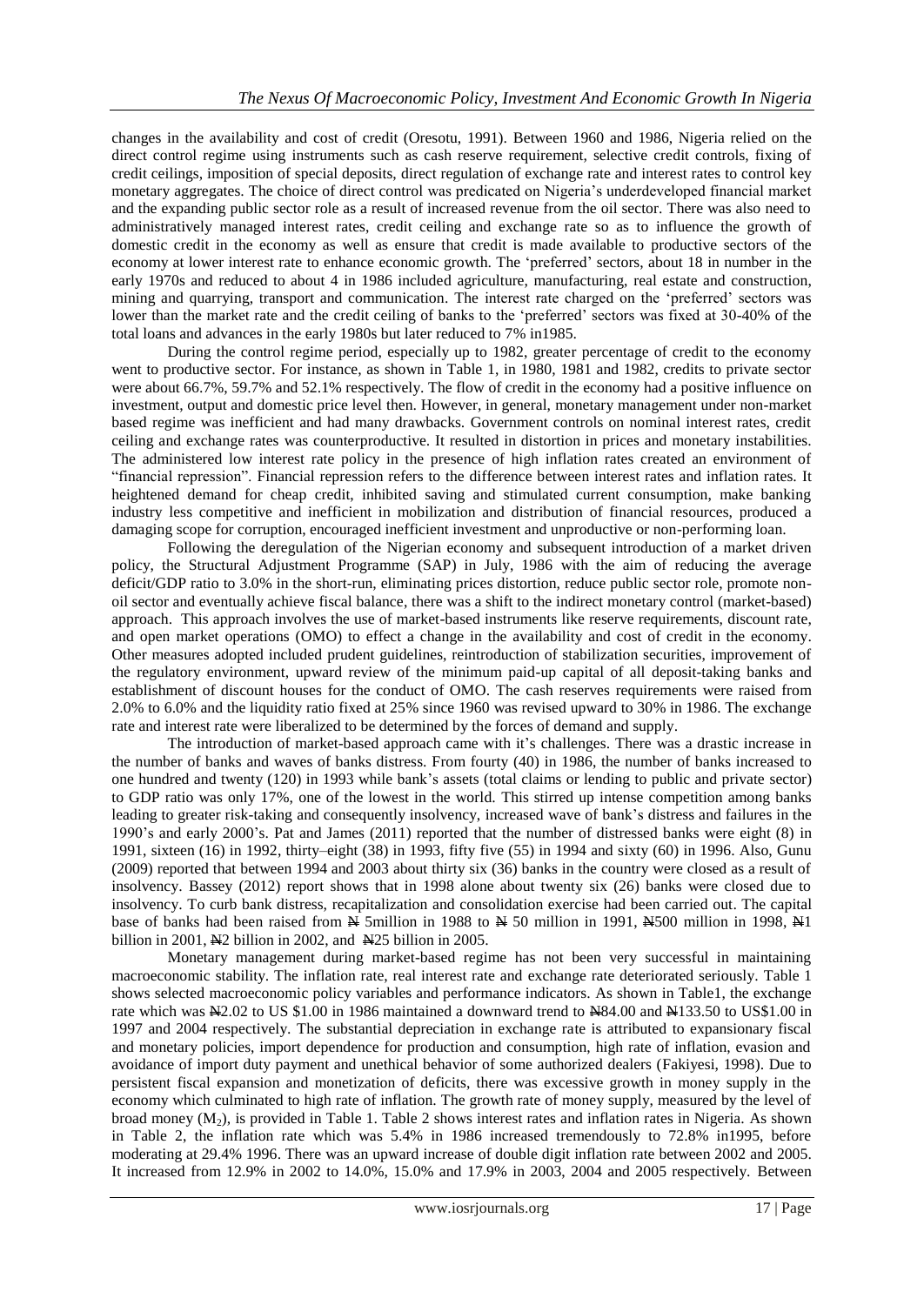1970 and 2006, except for a few years (1982, 1985, 1986, 1990, 1997, 1999, 2000 and 2006), there have been double digits inflation rate in Nigeria.

Interest rate is another important macroeconomic variable through which monetary policy affects the economy. Interest rates affect savings, availability of credits, investment and economic growth. Four categories of interest rate are identified, namely, rediscount rates (rechristened monetary policy rate (MPR) by the Central Bank of Nigeria in 2006), rates on government securities, deposit and lending rates. MPR is the rate which the Central Bank of Nigeria (CBN) charges other banks on loans. This rate is fixed and varies by the apex bank according to the direction it desires other interest rates (and consequently money supply) in the economy to follow. Government securities rates, comprising treasury bills rate, treasury certificates rate and

| (1970 - 2003) (70) |        |             |      |         |                          |         |                          |        |                |                |  |
|--------------------|--------|-------------|------|---------|--------------------------|---------|--------------------------|--------|----------------|----------------|--|
| Year               | Y      | $\mathbf I$ | VGDP | CrdPu   | CrdPr                    | Def/GDP | Dd/GDP                   | Ed/GDP | <b>EXCR</b>    | M <sub>2</sub> |  |
|                    |        |             |      |         |                          |         |                          |        | $(\mathbb{H})$ |                |  |
| 1970               | 5.7    | 46.1        | 18.0 |         | $\overline{\phantom{a}}$ | 14.7    | $\overline{\phantom{a}}$ |        | 0.71           | 42.9           |  |
| 1975               | 6.0    | 55.5        | 25.2 |         | $\sim$                   | 18.1    | $\sim$                   | $\sim$ | 0.64           | 73.5           |  |
| 1980               | 5.5    | 19.1        | 22.2 | 33.3    | 66.7                     | 23.3    | 16.2                     | 3.7    | 0.60           | 46.1           |  |
| 1981               | $-0.8$ | 6.8         | 23.2 | 40.3    | 59.7                     | 27.7    | 22.1                     | 4.6    | 0.55           | 8.0            |  |
| 1982               | $-2.5$ | $-25.9$     | 20.0 | 47.9    | 52.1                     | 3.6     | 29.0                     | 17.1   | 0.61           | 8.7            |  |
| 1983               | $-7.1$ | $-26.2$     | 14.6 | 57.3    | 42.7                     | 9.3     | 38.9                     | 18.5   | 0.67           | 14.7           |  |
| 1984               | $-1.1$ | $-57.9$     | 9.5  | 59.7    | 40.3                     | 7.4     | 40.4                     | 23.3   | 0.72           | 11.5           |  |
| 1985               | 9.5    | 31.2        | 8.9  | 59.0    | 41.0                     | 7.2     | 38.6                     | 23.9   | 0.98           | 12.4           |  |
| 1986               | 3.0    | 14.3        | 14.9 | 78.1    | 28.9                     | 12.2    | 38.9                     | 56.7   | 2.02           | 4.23           |  |
| 1987               | $-0.6$ | $-25.0$     | 13.7 | 50.4    | 49.6                     | 5.5     | 33.8                     | 92.6   | 4.02           | 22.9           |  |
| 1988               | 10.0   | $-13.9$     | 13.5 | 53.5    | 40.5                     | 8.4     | 32.4                     | 92.4   | 4.54           | 35.0           |  |
| 1989               | 7.3    | 35.5        | 14.1 | 12.0    | 98.0                     | 6.7     | 20.9                     | 106.9  | 7.39           | 3.54           |  |
| 1990               | 13.0   | 35.7        | 14.5 | 39.1    | 60.9                     | 8.5     | 32.3                     | 114.6  | 8.04           | 45.9           |  |
| 1991               | $-0.8$ | 3.5         | 16.5 | 48.5    | 51.5                     | 11.0    | 35.9                     | 101.2  | 9.91           | 27.4           |  |
| 1992               | 2.3    | $-5.1$      | 16.4 | 53.3    | 46.7                     | 7.2     | 29.4                     | 99.0   | 17.30          | 47.5           |  |
| 1993               | 1.3    | 17.9        | 13.6 | 66.0    | 34.0                     | 15.3    | 37.5                     | 90.8   | 22.05          | 54.0           |  |
| 1994               | 0.2    | $-10.6$     | 4.2  | 65.6    | 34.4                     | 2.7     | 37.3                     | 70.9   | 21.89          | 34.5           |  |
| 1995               | 2.2    | 5.1         | 5.1  | 55.4    | 44.6                     | 0.7     | 17.2                     | 36.2   | 81.15          | 19.5           |  |
| 1996               | 3.4    | $-11.3$     | 5.2  | 29.8    | 70.2                     | 0.8     | 12.2                     | 21.9   | 81.20          | 16.2           |  |
| 1997               | 3.8    | -6.1        | 5.4  | 12.7    | 87.3                     | $-0.1$  | 12.5                     | 21.0   | 84.00          | 16.0           |  |
| 1998               | 2.4    | $-8.9$      | 5.3  | 27.3    | 72.7                     | $-3.3$  | 19.4                     | 22.9   | 93.95          | 22.3           |  |
| 1999               | 2.6    | 53.0        | 23.4 | 28.0    | 72.0                     | $-5.9$  | 22.9                     | 80.7   | 93.95          | 33.1           |  |
| 2000               | 3.8    | 38.3        | 20.3 | $-26.3$ | 126.3                    | $-1.5$  | 18.6                     | 64.0   | 102.10         | 48.1           |  |
| 2001               | 3.9    | 17.8        | 24.1 | $-0.71$ | 100.7                    | 3.1     | 18.5                     | 59.1   | 111.20         | 27.0           |  |
| 2002               | 3.3    | $-2.0$      | 26.2 | 28.1    | 71.9                     | 3.8     | 14.9                     | 50.4   | 120.97         | 21.6           |  |
| 2003               | 10.2   | 6.5         | 22.3 | 32.8    | 67.2                     | 2.0     | 13.4                     | 45.2   | 129.36         | 24.1           |  |
| 2004               | 6.5    | 10.0        | 22.3 | 24.0    | 76.0                     | 1.5     | 12.0                     | 42.8   | 133.50         | 14.0           |  |
| 2005               | 6.2    | 0.32        | 21.3 | 13.2    | 86.8                     | 1.1     | 10,4                     | 18.4   | 132.15         | 24.4           |  |
| 2006               | 6.0    | 92.2        | 8.3  | 7.88    | 92.12                    | 0.6     | 9.44                     | 2,43   | 128.65         | 43.09          |  |

**Table 1: Nigeria: Selected Macroeconomic Policy Variables and Performance Indicators (1970 - 2005) (%)**

Notes:

 $Y = GDP$  Growth Rate; I = Gross Investment Growth rate; I/GDP = Gross Investment/ GDP; CrdPu = Credits to Public Sector; CrdPr = Credits to Private Sector; Def/GDP = Overall Deficit/Surplus/GDP; Dd/GDP = Domestic Debt/GDP; Ed/GDP = External Debt/GDP; EXCR = Exchange Rate  $(\frac{N}{s})$ ;  $M_2$  = Growth Rate of Broad Money **Sources: (1)** CBN"s Statistical Bulletin (various issues)(2) CBN"s: Annual Report and Statement of Accounts (various issues)(3) Author"s Calculation.

government development stock rate, vary according to their maturity structures. Deposit rates are of two types – savings and time deposit rates. Time deposit rate depends on the maturity of the deposit, which ranges from seven (7) days to twelve (12) months. Lending rates are of two types – the minimum (prime) and the maximum lending rates. An observable feature of interest rate in Nigeria reveals in Table 2 is that the lending rate to productive sector of the economy has been very high. Banks paid low savings deposit rate, borrowed from the Central Bank of Nigeria at low rate and lend out to the productive sector at a very high lending rate. For instance, in the year 1997, MPR was 13.54 % and saving deposit rate was only 4.80% whereas the lending rate was 23.32%. The low saving deposit rate does not encourage saving in the economy and the high lending rate inhibits borrowing for investment purposes.

It has been also observed that for most of the years, real interest rate were negative. Real interest rate is the interest rate which reflects borrowers and savers purchasing power whereas nominal interest rate is the interest rate received or paid by banks. Real interest rate is the difference between nominal interest rate and inflation rate while nominal interest rate is the sum of real interest rate and inflation rate. The negative real interest rates was as a result of high inflation rate prevalence in those years and is attributed to lack of proper coordination between fiscal and monetary policies, policy inconsistencies and historically inefficient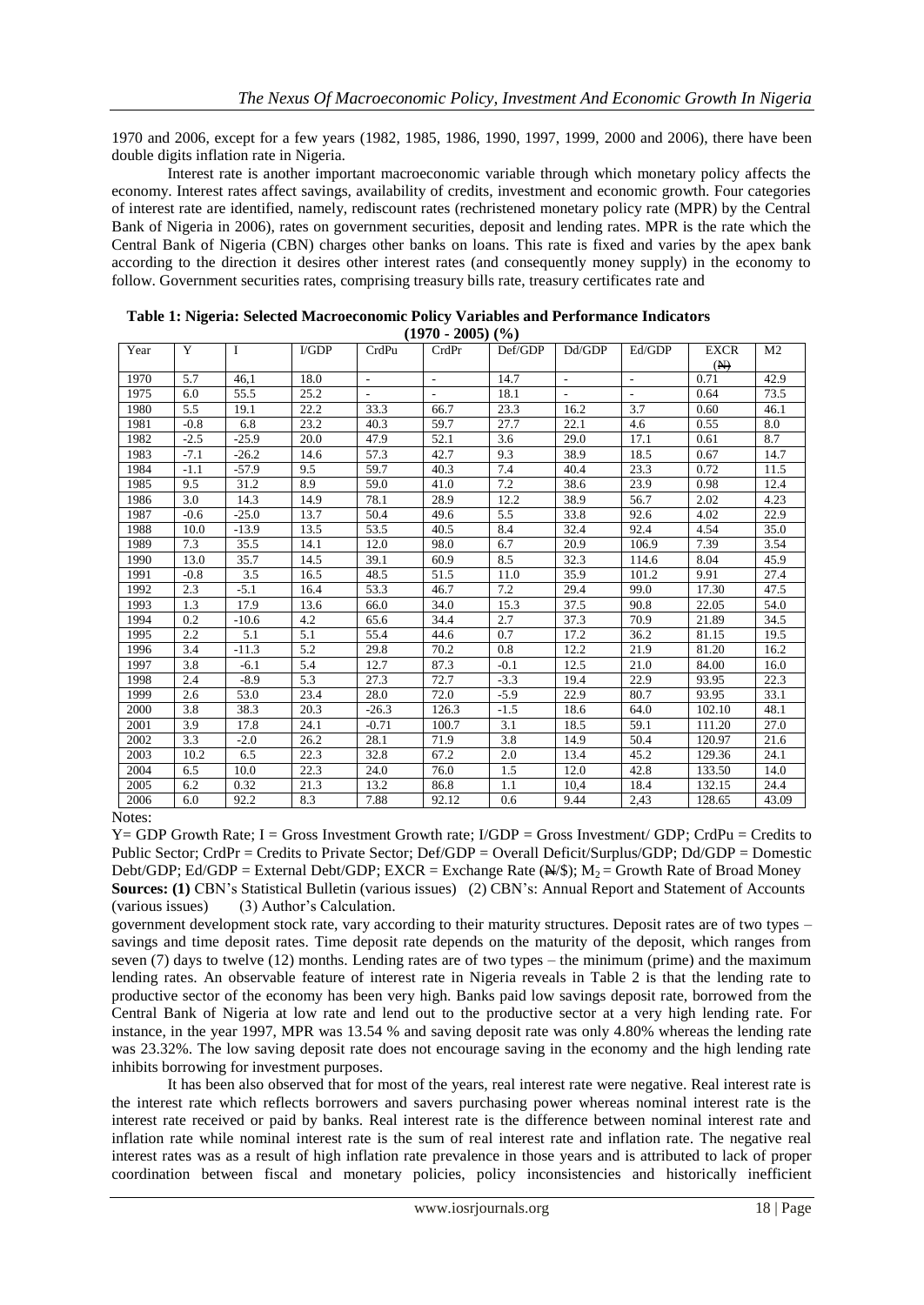management of the economy (Fakiyesi, 1996). The implication is that interest rate does not influence saving in Nigeria.

Public sector has, for a long time, played dominant role in the Nigerian economy while private sector existed just as an appendix. Even economic activities which traditionally fall within the domain of the private sector were undertaken by the public sector. Consequently, the fiscal operations of the government expanded outrageously. As government expenditure assumed an expansive stance coupled with dwindling revenue from the sale of crude oil, there was large fiscal deficit especially from 1983, which culminated in large public sector credits with bulk of the advances to the government to bridge the deficits gap coming from the banking system, while credits to the private sector dwindled. Hence, there was disproportionate allocation of credits in the economy in favour of public sector. As shown in Table1, between 1983 and 1995 (except in 1989, 1990 and 1991) credits to public sector were greater than that of the private sector. For instance, in 1986 and 1993 public sector received 78.1% and 66.0% respectively of the total credit to the economy. However, from 1996 and especially with the emergent of Civilian administration, credits to the economy trend change in favour of private sector. The private sector credits were 87.3% in 1997 and 126.3%, 100.7% and 92.12% in the year 2000, 2001and 2006 respectively. This is a good omen because increased private sector credits leads to increased economic activities which impact positively on key aggregates of the economy such as GDP, investment, employment, income, consumption and savings.

| Year | Minimum<br>Lending Rate (rd) | Maximum<br>Lending Rate $(R)$ | Profit-<br>Seeking | Saving Deposit<br>Rate(S) | Saving/<br>Lending<br>Rate | $\ensuremath{\text{NIR}}\xspace$ | <b>INFR</b> | RIR          |
|------|------------------------------|-------------------------------|--------------------|---------------------------|----------------------------|----------------------------------|-------------|--------------|
|      |                              |                               | $(R-rd)$           |                           | Gap $(R-S)$                |                                  |             |              |
| 1970 | 7.0                          | 8.0                           | 1.0                | 3.0                       | 5.0                        | 8.0                              | 13.8        | $-6.3$       |
| 1975 | 6.0                          | 9.0                           | $\overline{3.0}$   | $\overline{4.0}$          | 5.0                        | 9.0                              | 33.9        | $-24.9$      |
| 1980 | 7.50                         | 9.50                          | 2.0                | 6.0                       | 3.50                       | 9.5                              | 9.9         | $-0.4$       |
| 1981 | 7.75                         | 10.0                          | 2.25               | 6.0                       | 4.0                        | 10.0                             | 20.0        | $-10.9$      |
| 1982 | 10.25                        | 11.75                         | 1.50               | 7.50                      | 4.25                       | 11.8                             | 7.7         | 4.1          |
| 1983 | 10.0                         | 11.50                         | 1.50               | 7.50                      | 4.0                        | 11.5                             | 23.2        | $-11.7$      |
| 1984 | 12.50                        | 13.00                         | 0.50               | 9.50                      | 3.50                       | 13.0                             | 39.6        | $-26.6$      |
| 1985 | 9.25                         | 11.75                         | 2.50               | 9.50                      | 2.25                       | 11.8                             | 5.5         | 6.3          |
| 1986 | 10.50                        | 12.00                         | 1.50               | 9.50                      | 2.50                       | 12.0                             | 5.4         | 6.6          |
| 1987 | 17.50                        | 19.20                         | 1.70               | 14.00                     | 5.20                       | 19.2                             | 10.2        | 9.0          |
| 1988 | 16.50                        | 17.60                         | 1.10               | 14.50                     | 3.10                       | 17.6                             | 38.3        | $-20.7$      |
| 1989 | 26.80                        | 24.60                         | $-2.20$            | 16.40                     | 8.20                       | 24.6                             | 40.9        | $-16.3$      |
| 1990 | 25.50                        | 27.70                         | 2.20               | 18.80                     | 8.90                       | 27.7                             | 7.5         | 13.2         |
| 1991 | 20.01                        | 20.80                         | 0.79               | 14.29                     | 6.51                       | 20.8                             | 13.0        | 7.8          |
| 1992 | 29.80                        | 31.20                         | 1.40               | 16.10                     | 15.10                      | 31.2                             | 44.5        | $-13.5$      |
| 1993 | 18.32                        | 36.09                         | 17.77              | 16.66                     | 19.43                      | 18.3                             | 57.2        | $-38.8$      |
| 1994 | 21.00                        | 21.00                         | 0.00               | 13.50                     | 7.50                       | 21.0                             | 57.0        | $-36.0$      |
| 1995 | 20.18                        | 20.79                         | 0.61               | 12.61                     | 8.18                       | 20.8                             | 72.8        | $-52.0$      |
| 1996 | 19.74                        | 20.86                         | 1.12               | 11.69                     | 9.17                       | 20.9                             | 29.4        | $-8.44$      |
| 1997 | 13.54                        | 23.32                         | 9.78               | 4.80                      | 18.52                      | 20.9                             | 8.5         | $-12.4$      |
| 1998 | 18.29                        | 21.34                         | 3.05               | 5.49                      | 15.85                      | 21.8                             | 10.0        | 11.0         |
| 1999 | 21.32                        | 27.19                         | 5.87               | 5.33                      | 21.86                      | 27.2                             | 6.6         | 20.6         |
| 2000 | 17.98                        | 21.55                         | 3.55               | $\overline{5.29}$         | 16.26                      | 30.0                             | 6.9         | 23.1         |
| 2001 | 18.29                        | 21.34                         | 3.05               | 5.49                      | 15.85                      | 24.0                             | 18.9        | 5.1          |
| 2002 | 24.85                        | 30.19                         | 5.34               | 4.15                      | 26.04                      | 24.0                             | 20.2        | 3.8          |
| 2003 | 20.71                        | 22.88                         | 2.17               | 4.11                      | 18.77                      | $\sim$                           | 14.0        | $\mathbf{r}$ |
| 2004 | 19.18                        | 20.82                         | 1.64               | 4.19                      | 16.63                      | $\overline{\phantom{a}}$         | 15.0        | $\sim$       |
| 2005 | 17.95                        | 19.43                         | 1.48               | 3.83                      | 15.60                      | $\overline{\phantom{a}}$         | 17.9        | L.           |
| 2006 | 16.89                        | 18.41                         | 1.52               | 3.13                      | 15.28                      | $\overline{\phantom{a}}$         | 8.2         | $\sim$       |

**Table 2: Nigeria: Interest Rates and Inflation Rates (1970 - 2006) (%)**

Sources: (1) CBN, Statistical Bulletin (various issues)

(2) CBN, Annual Report and Statement of Accounts (various issues)

(3) Authour"s Calculation.

**Fiscal Policy:** A prudent fiscal policy is necessary for a stable macro-economy. Essentially, fiscal policy is meant for fine-tuning the economy to offset boom and depression during the course of business cycles. It encompasses government generation of revenue through variety of taxes on income (personal and corporate),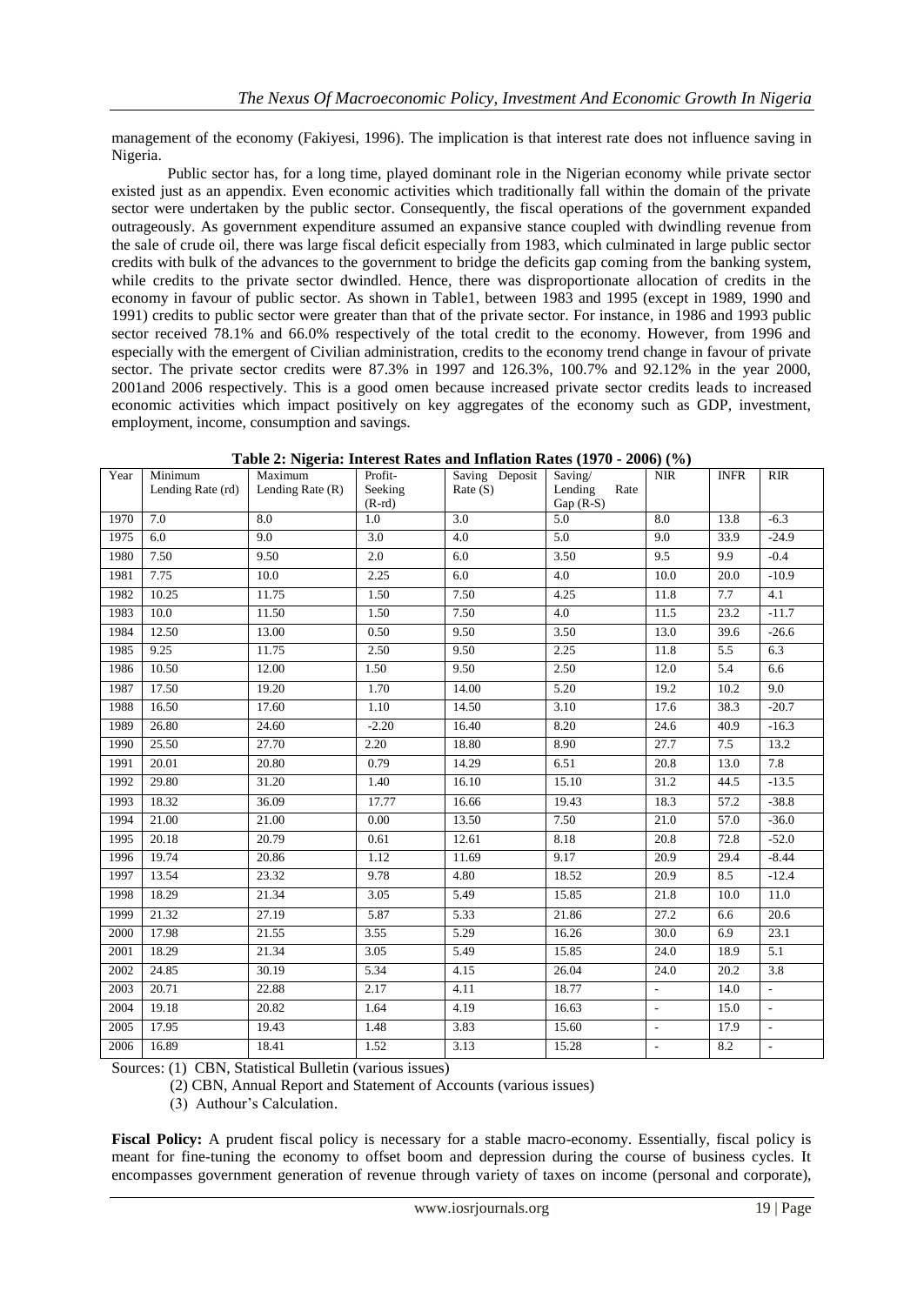goods and services; government spending, transfer, distribution of the costs and benefits of government spending and taxation and government policies on public sector enterprises (Bamidele and Englama, 1998). These affect the level, trend and efficiency of resources allocation, the fiscal position (surplus or deficit) and the macroeconomic aggregates such as aggregate demand, domestic price level, investment and the balance of payment position. The major instruments of fiscal policy have been taxation, government expenditure and borrowing (domestic and external) to finance deficit spending.

A noticeable feature of Nigeria"s fiscal operations is that, over the years, both government revenue and expenditure had assumed increasing trend. In most of the years, government expenditure exceeded revenue resulting in deficit spending. From 1970 through 2003, except for 1995 and 1996, there had been deficit financing in Nigeria. Table 1 shows that the deficit/GDP ratio were 14.7% in 1970, 23.3% in1980, 27.7% in 1981 and 15.3% in 1993. Between 1986 and 1993, the average deficit/GDP ratio was 9.3%, which is by far in excess of the average deficit/GDP ratio target of 3.0% expected during SAP period. Inferring from economic theory proposition of an inverse relationship between fiscal deficit and private investment, then it implies that Nigeria was not a fertile ground for private investment during those years. In addition, the deficit spending was not productively utilized on projects/programmes that are self sustaining or on the provision of infrastructure which are highly productive for the economy. Most of the infrastructural facilities had been either in a very bad state, in short supply or irregularly and inefficiently supplied. The result is economic environment which is unconducive for investment.

The deficit spending was financed from domestic and external borrowing, and draw-down on reserves. Most of the domestic deficit financing was from the banking sector, which accounted for as high as about 87.1% in 1971 and 93.0% in 1975 of the total deficit financing. For periods, 1981 to 1990 and 1991 to 1998, the banking system accounted for an average of about 60.7% and 94.4% respectively of the total deficit financing. Deficit financing through banking system is unhealthy for the economy. First, it impacted negatively on monetary base, inflation rate and interest rate. Secondly, it had adverse effects on investment, productive capacity of the economy and economic growth as it reduces bank fund available for private sector borrowers, increases interest rate and the cost of fund for private investment. In addition, for most of the years, deficit financing was financed through Ways and Means of the Central Bank of Nigeria. This mode of deficit financing directly increases the monetary base and the level of excess liquidity in the economy which adversely affect exchange rate and price levels (Ojo, 2001).

There was unabated growth in public debt (both domestic and foreign debts). As shown in Table 1, the ratio of domestic debt stock to GDP was 35.5% in 1993 and 40.4% in 1995. As earlier stated, domestic debt leads to credit squeeze through higher interest rate and crowding-out effect on private sector investment as less banking system"s credit becomes available for private sector"s use. The external debt stock, on the other hand, rose from 3.7% of GDP in 1988 to 14.6% of GDP and 36.2% of GDP in 1990 and 1995 respectively despite the debt rescheduling and conversion efforts of the government. This had an excruciating effect on the balance of payment position by leading to a current account deficit, and appreciation of the real exchange rate with negative signals to foreign investors as well as seriously reducing available resources for domestic investment due to debt servicing burden. In effect, it led to "debt overhang" effect, crowding-out effect and credit rationing in Nigeria.

## **V. Nigeria's Aggregate Investment and Economic Growth Rate (1970- 2006)**

Macroeconomic policies greatly affect investment and economic growth, though not directly but indirectly, through their effects on indicator variables such as volume of saving, interest rate (saving deposit and lending rates), inflation rate, exchange rate, credit to the economy (private and public), deficit financing and public debts analyzed above. As shown in Table 1, for most of the years covered by this study, gross investment growth rate were quite low and in some years negative. For example, in 1982, 1983 and 1984 the gross investment growth rate were -25.9%, -26.2% and -57.9% respectively. The volume of investment as a ratio of GDP in average was about 12.1% between1986 and 1996. The average investment/GDP ratio of this period is lower than 13% of GDP which Oshikoya (1994) prescribed as the minimum investment requirement for replacement of depreciated capital in Africa. From 1997 to 2005, investment /GDP ratio in average was 19,0%. As earlier pointed out, the proportion of a country"s GDP employ in investment strongly affects the rate growth of the economy. Low investment/GDP ratio is likely to result in low growth rate. As shown in Table 1, except for 1985, 1988, 1990 and 2000, GDP growth rates in Nigeria were low. In years like 1981, 1982, 1983, 1984 and 1987, the growth rates of GDP were negative.

#### **VI. Conclusion**

The paper examined the nexus of macroeconomic policy (monetary and fiscal policies), investment and economic growth in Nigeria. It has been established that monetary and fiscal policies significantly affect aggregate investment and economic growth in Nigeria. The monetary policy, up to 1986, was a non-market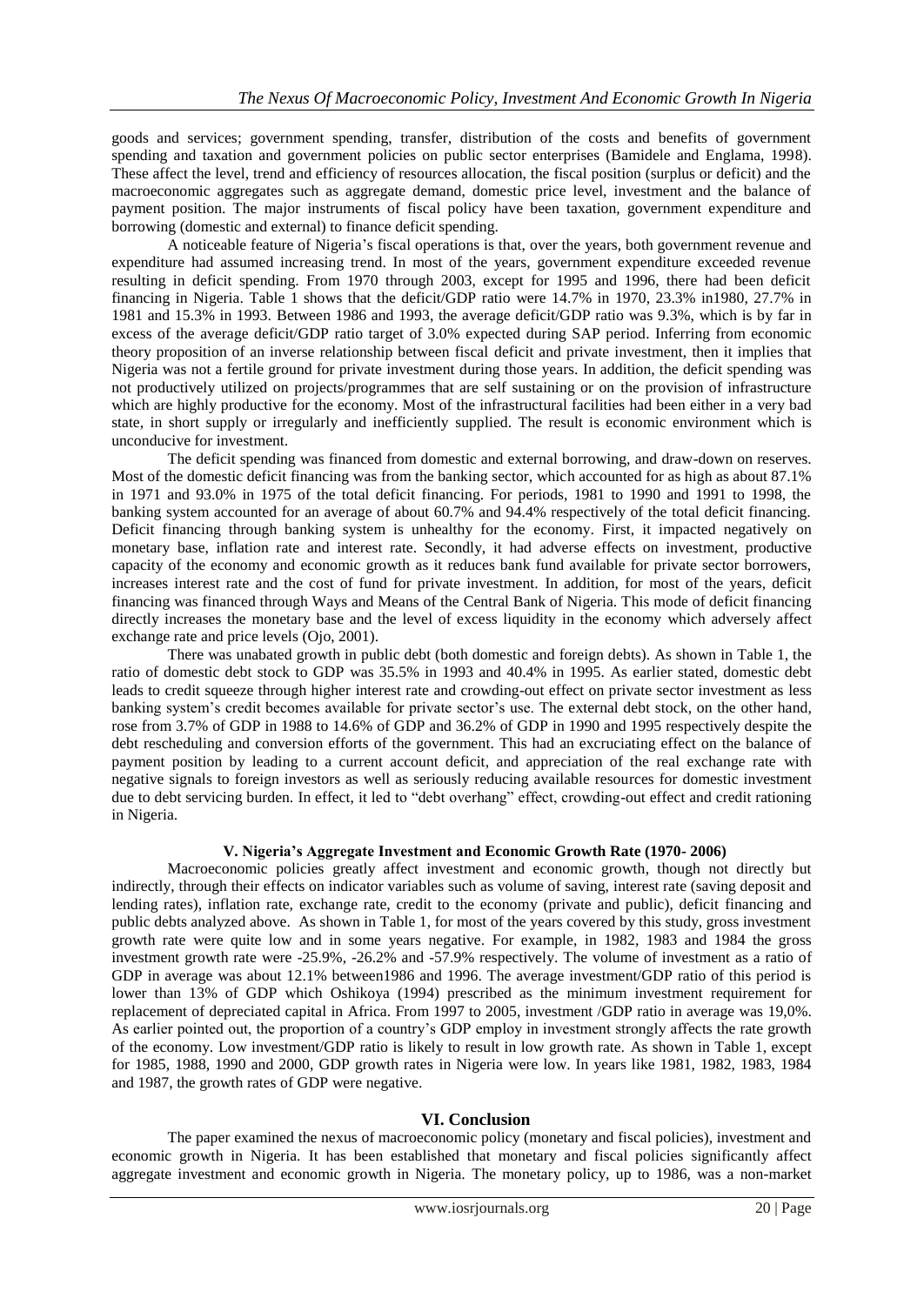regime where key monetary aggregates were controlled through direct administratively control of monetary instruments. With the deregulation of the Nigerian economy and subsequent introduction of SAP, there was a shift to indirect monetary management through the use of market-based instruments. It is observed that though the CBN, within it"s mandate, has make reasonable attempts to manage monetary policy, the macroeconomic stability objective which is crucial for raising the level of investment and promoting sustained economic growth is yet to be achieved. Except for few years, there have been double digits inflation rate, high interest and exchange rates. There was persistent fiscal expansion and monetization of deficits which fueled inflationary pressure in the economy. The exchange rate had depreciated substantially due to expansionary fiscal and monetary policies, import dependence for production and consumption, high rate of inflation, evasion and avoidance of import duty payment and unethical behavior of some banks. Implementation of monetary policy during market regime did not encourage saving and borrowing for investment purposes. Banks borrowed from the Central Bank of Nigeria at low interest rate, paid low saving deposit rate and lend out to the productive sector at a very high lending rate. The expansion of government fiscal operation resulted in huge deficit financing which was financed by both internal and external loans. The major internal source of financing the deficits was the banking system. This had adverse consequences on macroeconomic stability, investment and economic growth. The implementation of monetary and fiscal policies has been such that the actual monetary variables deviated significantly from targets, thereby produced excess liquidity in the economy with adverse consequences on inflation rate, exchange rate, etc.

#### **VII. Recommendations**

It is the conviction of the author that a stable macro-economy with appropriate rate of investment and sustained growth can be achieved through a prudent and effective managed macroeconomic policy. On this note, the following recommendations are made. There should be effective coordination of monetary and fiscal policies in the country. The monetary and fiscal authorities should work together and ensure that monetary and fiscal policies are properly harmonized. To encourage saving and investment in the economy, CBN should strongly discourage exploitative tendencies of banks (paying low saving deposit rate, borrowing from CBN at low interest rate and lending out to productive sector at a very high lending rate) and monetary policy should focus on lowering interest rate and increasing the availability of credits, especially, to the productive sector of the economy. The monetary authority should strive and maintain one digit inflation rate in the country. A single digit inflation rate is needful as it is conducive for macroeconomic stability and will enable real investors to make long term plan, reliable projection of industrial capacities, market potentials, future profits and return on investment. The effectiveness of macroeconomic policy, especially monetary policy, depend to a great extend on the relative degree of CBN independence, the health of the banking system, social and political stability of the country. The autonomy of the CBN should not for any reason be compromised. The banks should effectively carry out their financial intermediation role, avoid sharp and unscrupulous practices and discipline themselves to play according to the rules of the game. Those charged with the responsibility of managing Nigerian economy should ensure that there is transparency, honesty, prudence, and accountability in the conduct of fiscal operations. Mismanagement of public resources and corruption should be avoided. The current fight against corruption in the country should be intensified. There should be good governance. Democratic government should be sustained in the country. The Nigerian exports should be diversified. Since independence, Nigeria"s external trade has been dominated by primary product (crude oil and agricultural commodities). With the deregulation of the economy, it is pertinent to prioritize production for export of manufactured products especially high technology products and services. There should be adequate, reliable and efficient infrastructure in the country since infrastructure plays prominent role in promoting investment by lowering the cost of production and increasing the profitability. The government should as matter of urgency revitalizes the deplorable state of the nation"s networks of roads, provides adequate and reliable electricity supply, and adequate treated water supply for human consumption and economic activities.

#### **References**

- [1]. Agu, C. C. (1988). Interest Rates Policy in Nigeria and Its Attendant Distortions*. Savings and Development*. XII (1): 19-33.
- [2]. Ahuja, H. L. (2011). Macroeconomics : Theory and Policy, Nagar, New Delhi, S. Chand & Company Ltd.
- [3]. Aschauer, D. A. (1989). Is Public Expenditure Productive*? Journal of Monetary Economics*, 23:177-200.
- [4]. Bamidele, A. and A. Englama (1998). Macroeconomic Environment, Investment stimulation and Economic Growth and Development: The Nigerian Experience. In: Ben A. Aigbohkan, ed. *Rekindling Investment for Economic Development in Nigeria.* The Nigerian Economic Society, Ibadan, pp.129-143.
- [5]. Bassey, G. E. (2012). The Impact of Recapitalization and Consolidation on Bank Performance in Nigeria*. International Journal of African Culture, Politics and Development,* 7(2): 1-16, September.
- [6]. Central Bank of Nigeria *Statistical Bulletin* (Various Issues).

.

- [7]. Central Bank of Nigeria *Annual Report and Statement of Accounts*, (Various Issues).
- [8]. Dailamu, M. and M. Watson (1989). Private investment, Government Policy and Foreign Capital in Zimbabwe*, Pre - Working Paper 409*, World Bank. Processed.
- [9]. Dornbusch, R. and S. Fischer (1981). Macroeconomics, Tokyo, Japan, McGraw-Hill Inc.